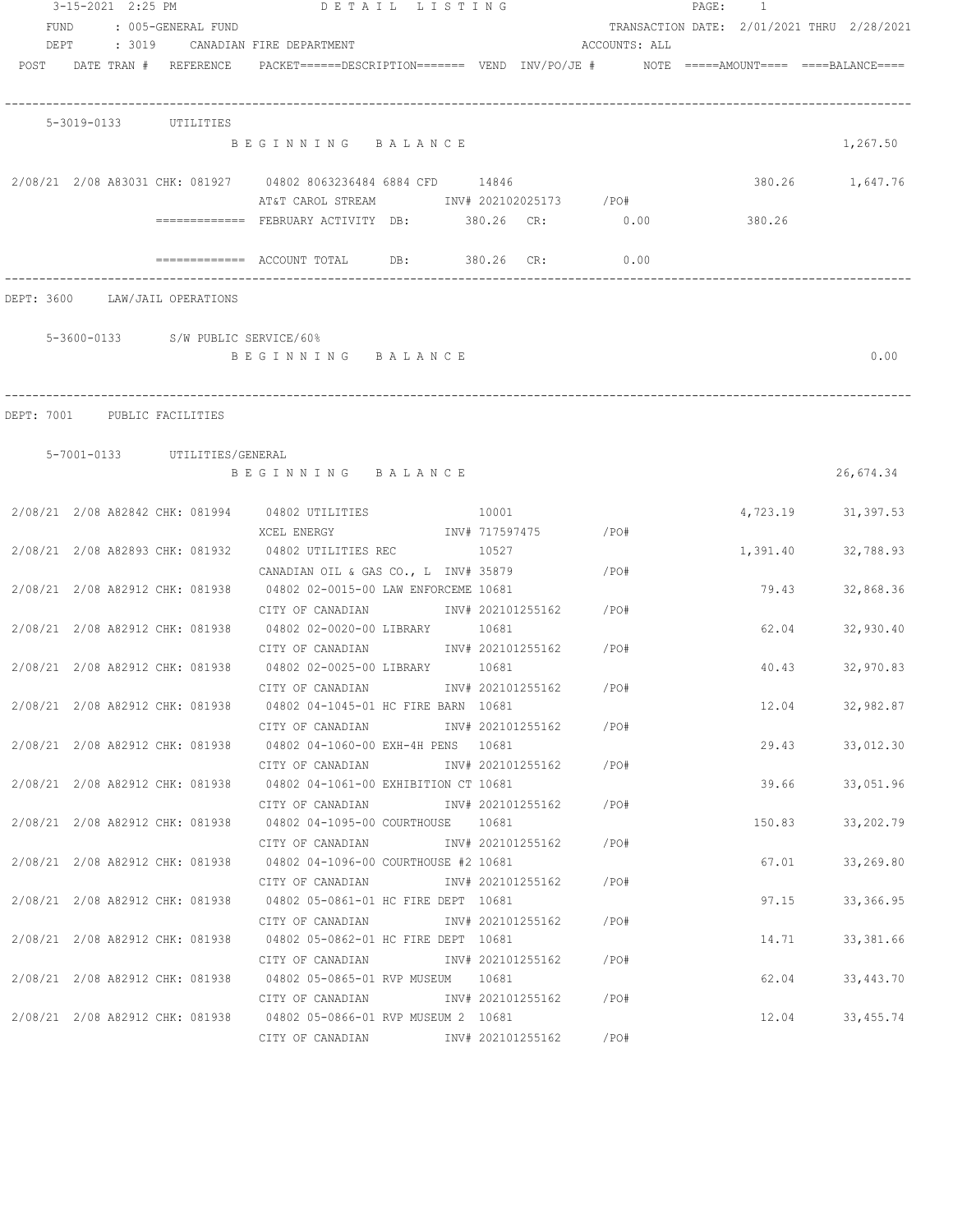|                                 | 3-15-2021 2:25 PM |                       | DETAIL LISTING                                                                          |                               |               | PAGE: | 2        |                                            |
|---------------------------------|-------------------|-----------------------|-----------------------------------------------------------------------------------------|-------------------------------|---------------|-------|----------|--------------------------------------------|
| FUND                            |                   | : 005-GENERAL FUND    |                                                                                         |                               |               |       |          | TRANSACTION DATE: 2/01/2021 THRU 2/28/2021 |
| DEPT                            |                   |                       | : 7001 PUBLIC FACILITIES                                                                |                               | ACCOUNTS: ALL |       |          |                                            |
| POST                            |                   | DATE TRAN # REFERENCE | PACKET======DESCRIPTION======= VEND INV/PO/JE #    NOTE =====AMOUNT==== ====BALANCE==== |                               |               |       |          |                                            |
|                                 |                   |                       |                                                                                         |                               |               |       |          |                                            |
|                                 |                   |                       | 2/08/21 2/08 A82912 CHK: 081938 04802 01-0002 BALLPARK 10681                            |                               |               |       |          | $0.00$ 33,455.74                           |
|                                 |                   |                       | CITY OF CANADIAN 1NV# 202101255162 / PO#                                                |                               |               |       |          |                                            |
|                                 |                   |                       | 2/08/21 2/08 A82979 CHK: 081990 04802 040-001-1415-01-LIBRARY 13824                     |                               |               |       | 202.94   | 33,658.68                                  |
|                                 |                   |                       | WEST TEXAS GAS, INC METALL 202102045178 / PO#                                           |                               |               |       |          |                                            |
| 2/08/21 2/08 A82979 CHK: 081990 |                   |                       | 04802 040-001-4000-01 EX CENTE 13824                                                    |                               |               |       | 1,821.86 | 35,480.54                                  |
|                                 |                   |                       | WEST TEXAS GAS, INC METALL 202102045178                                                 |                               | $/$ PO#       |       |          |                                            |
| 2/08/21 2/08 A82979 CHK: 081990 |                   |                       | 04802 040-001-5735-02-MUSEUM 13824                                                      |                               |               |       |          | 343.64 35,824.18                           |
|                                 |                   |                       | WEST TEXAS GAS, INC                                                                     | INV# 202102045178             | /PO#          |       |          |                                            |
|                                 |                   |                       | 2/08/21 2/08 A82979 CHK: 081990 04802 040-001-5815-01-BALLPARK 13824                    |                               |               |       |          | 26.22 35,850.40                            |
|                                 |                   |                       | WEST TEXAS GAS, INC                                                                     | INV# 202102045178             | /PO#          |       |          |                                            |
|                                 |                   |                       | 2/08/21 2/08 A82979 CHK: 081990 04802 040-001-5810-01-PAVILION 13824                    |                               |               |       | 26.22    | 35,876.62                                  |
|                                 |                   |                       | WEST TEXAS GAS, INC                                                                     | INV# 202102045178             | /PO#          |       |          |                                            |
|                                 |                   |                       | 2/08/21  2/08  A82979  CHK: 081990  04802  040-001-1405-01  COURTHOU  13824             |                               |               |       | 541.98   | 36,418.60                                  |
| 2/08/21 2/08 A82979 CHK: 081990 |                   |                       | WEST TEXAS GAS, INC                                                                     | INV# 202102045178 /PO#        |               |       |          |                                            |
|                                 |                   |                       | 04802 040-013-0045-00 CFD MAIN 13824<br>WEST TEXAS GAS, INC                             | INV# 202102045178             | /PO#          |       | 274.14   | 36,692.74                                  |
| 2/08/21 2/08 A82979 CHK: 081990 |                   |                       | 04802 040-013-0035-02 CFD MAIN 13824                                                    |                               |               |       | 562.74   | 37,255.48                                  |
|                                 |                   |                       | WEST TEXAS GAS, INC METALL 202102045178                                                 |                               | /PO#          |       |          |                                            |
| 2/08/21 2/08 A83135 CHK: 082001 |                   |                       | 04824 OTHER METERS                                                                      | 12592                         |               |       |          | 2,023.11 39,278.59                         |
|                                 |                   |                       | NORTH PLAINS ELECTRIC CO- INV# 202102055179                                             |                               | /PO#          |       |          |                                            |
|                                 |                   |                       | 2/08/21 2/08 A83135 CHK: 082001 04824 GEM VOTING BOOTH                                  | 12592                         |               |       |          | 193.19 39,471.78                           |
|                                 |                   |                       | NORTH PLAINS ELECTRIC CO- INV# 202102055179 / PO#                                       |                               |               |       |          |                                            |
|                                 |                   |                       | ============= FEBRUARY ACTIVITY DB: 12,797.44 CR: 0.00 12,797.44                        |                               |               |       |          |                                            |
|                                 |                   |                       |                                                                                         |                               |               |       |          |                                            |
|                                 |                   |                       | $\text{---}\text{---}\text{---}\text{---}$ ACCOUNT TOTAL DB: 12,797.44 CR:              |                               | 0.00          |       |          |                                            |
|                                 |                   |                       |                                                                                         |                               |               |       |          |                                            |
| DEPT: 7016                      | CEMETERY          |                       |                                                                                         |                               |               |       |          |                                            |
|                                 |                   |                       |                                                                                         |                               |               |       |          |                                            |
|                                 |                   | 5-7016-0133 UTILITIES |                                                                                         |                               |               |       |          |                                            |
|                                 |                   |                       | BEGINNING BALANCE                                                                       |                               |               |       |          | 0.00                                       |
|                                 |                   |                       |                                                                                         |                               |               |       |          |                                            |
|                                 |                   |                       |                                                                                         |                               |               |       |          |                                            |
| *-*-*-*-*-*-*-*-*-*-*-*-*-*-    |                   |                       | 000 ERRORS IN THIS REPORT!                                                              | *-*-*-*-*-*-*-*-*-*-*-*-*-*-* |               |       |          |                                            |
|                                 |                   |                       |                                                                                         |                               |               |       |          |                                            |
|                                 |                   |                       | ** REPORT TOTALS ** --- DEBITS --- -- -- CREDITS ---                                    |                               |               |       |          |                                            |
|                                 |                   |                       | BEGINNING BALANCES:                                                                     | 27,941.84                     |               | 0.00  |          |                                            |
|                                 |                   |                       | REPORTED ACTIVITY:                                                                      | 13,177.70                     |               | 0.00  |          |                                            |
|                                 |                   |                       | ENDING BALANCES:<br>TOTAL FUND ENDING BALANCE:                                          | 41, 119.54                    |               | 0.00  |          |                                            |
|                                 |                   |                       |                                                                                         | 41, 119.54                    |               |       |          |                                            |
| FUND: 010-AIRPORT               |                   |                       |                                                                                         |                               |               |       |          |                                            |
| DEPT: 7010 AIRPORT              |                   |                       |                                                                                         |                               |               |       |          |                                            |
|                                 |                   |                       |                                                                                         |                               |               |       |          |                                            |
|                                 |                   | 5-7010-0133 UTILITIES | BEGINNING BALANCE                                                                       |                               |               |       |          |                                            |
|                                 |                   |                       |                                                                                         |                               |               |       |          | 2,409.06                                   |
|                                 |                   |                       | 2/08/21 2/08 A83166 CHK: 001776 04805 UTILITIES AIRPORT                                 | 10681                         |               |       | 29.42    | 2,438.48                                   |
|                                 |                   |                       | CITY OF CANADIAN                                                                        | INV# 01202021                 | /PO#          |       |          |                                            |
|                                 |                   |                       |                                                                                         |                               |               |       |          |                                            |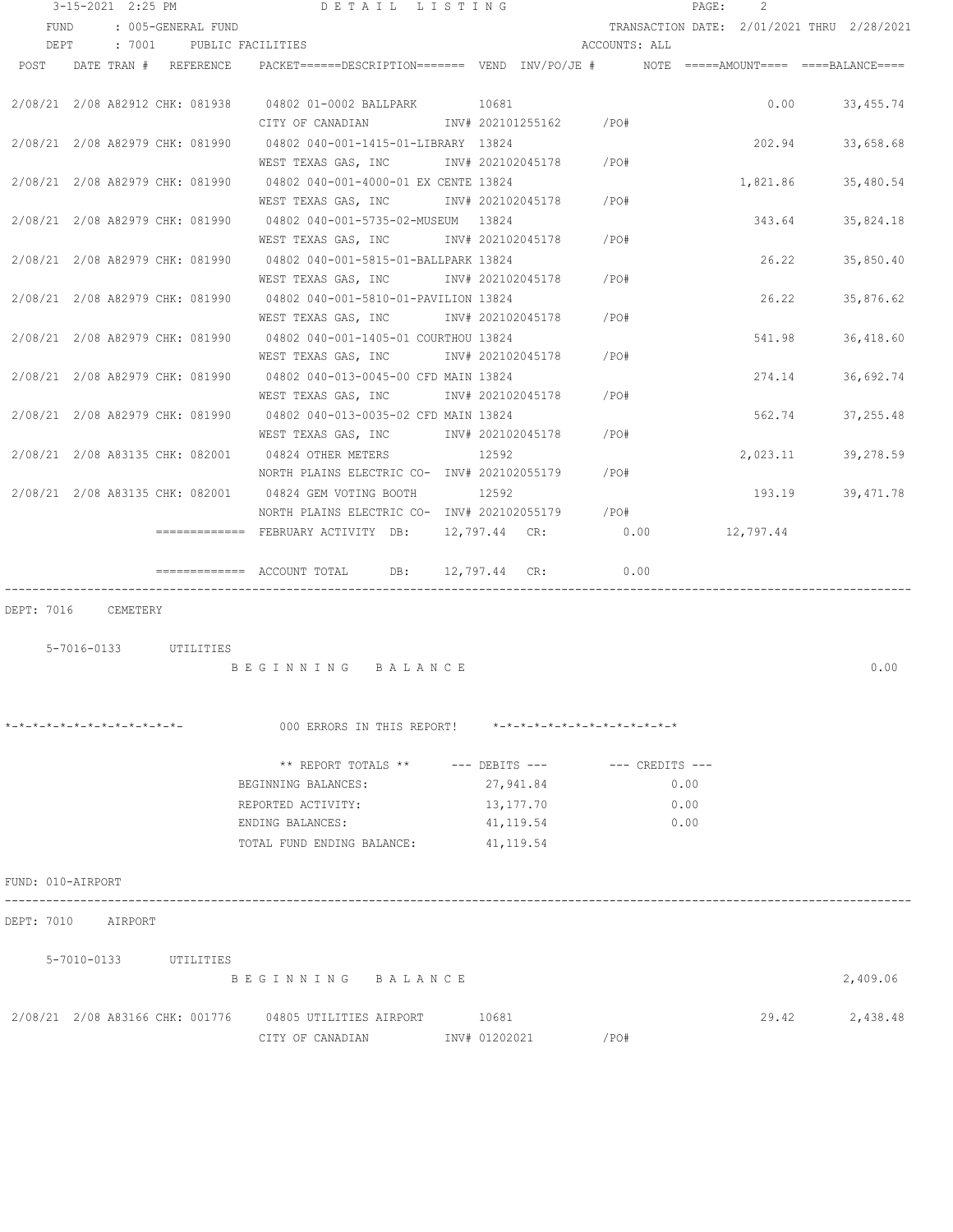| 3-15-2021 2:25 PM                                 |  |  |  |                                           | DETAIL LISTING                                                                                                  |                         |          | PAGE: 3                                                 |      |        |                                            |
|---------------------------------------------------|--|--|--|-------------------------------------------|-----------------------------------------------------------------------------------------------------------------|-------------------------|----------|---------------------------------------------------------|------|--------|--------------------------------------------|
|                                                   |  |  |  | FUND : 010-AIRPORT<br>DEPT : 7010 AIRPORT |                                                                                                                 |                         |          | ACCOUNTS: ALL                                           |      |        | TRANSACTION DATE: 2/01/2021 THRU 2/28/2021 |
|                                                   |  |  |  |                                           | POST DATE TRAN # REFERENCE PACKET======DESCRIPTION======= VEND INV/PO/JE # NOTE =====AMOUNT==== ===BALANCE====  |                         |          |                                                         |      |        |                                            |
|                                                   |  |  |  |                                           |                                                                                                                 |                         |          |                                                         |      |        |                                            |
|                                                   |  |  |  |                                           | 2/08/21 2/08 A83168 CHK: 001779 04805 UTILITIES-AIRPORT 12592                                                   |                         |          |                                                         |      | 777.05 | 3,215.53                                   |
|                                                   |  |  |  |                                           | NORTH PLAINS ELECTRIC CO- INV# 202102055180 / PO#                                                               |                         |          |                                                         |      |        |                                            |
|                                                   |  |  |  |                                           | 2/08/21 2/08 A83176 CHK: 001780 04805 INTERNET AIRPORT 14900                                                    |                         |          |                                                         |      | 52.49  | 3,268.02                                   |
|                                                   |  |  |  |                                           | PTCI                                                                                                            | INV# 907-323-3253 /PO#  |          |                                                         |      |        |                                            |
|                                                   |  |  |  |                                           | 2/26/21 2/25 A83241 CHK: 001784 04844 INTERNET FEB 2021 14900                                                   |                         |          |                                                         |      | 32.17  | 3,300.19                                   |
|                                                   |  |  |  |                                           | PTCI and the set of the set of the set of the set of the set of the set of the set of the set of the set of the | INV# 202102245194 / PO# |          |                                                         |      |        |                                            |
|                                                   |  |  |  |                                           | ============= FEBRUARY ACTIVITY DB: 891.13 CR: 0.00 0.00 891.13                                                 |                         |          |                                                         |      |        |                                            |
|                                                   |  |  |  |                                           | ============ ACCOUNT TOTAL DB: 891.13 CR: 0.00                                                                  |                         |          |                                                         |      |        |                                            |
|                                                   |  |  |  |                                           | 000 ERRORS IN THIS REPORT! *-*-*-*-*-*-*-*-*-*-*-*-*-*-                                                         |                         |          |                                                         |      |        |                                            |
|                                                   |  |  |  |                                           | ** REPORT TOTALS ** --- DEBITS --- -- CREDITS ---                                                               |                         |          |                                                         |      |        |                                            |
|                                                   |  |  |  |                                           | BEGINNING BALANCES:                                                                                             |                         | 2,409.06 |                                                         | 0.00 |        |                                            |
|                                                   |  |  |  |                                           | REPORTED ACTIVITY:                                                                                              |                         | 891.13   |                                                         | 0.00 |        |                                            |
|                                                   |  |  |  |                                           | ENDING BALANCES:                                                                                                |                         | 3,300.19 |                                                         | 0.00 |        |                                            |
|                                                   |  |  |  |                                           | TOTAL FUND ENDING BALANCE: 3,300.19                                                                             |                         |          |                                                         |      |        |                                            |
| DEPT: 4011 ROAD & BRIDGE 1                        |  |  |  | 5-4011-0133 UTILITIES/PCT 1               | BEGINNING BALANCE                                                                                               |                         |          |                                                         |      |        | 885.01                                     |
|                                                   |  |  |  |                                           |                                                                                                                 |                         |          |                                                         |      |        |                                            |
|                                                   |  |  |  |                                           | 2/08/21  2/08  A82913  CHK: 081938  04802  UTILITIES  PCT 1  10681                                              |                         |          |                                                         |      |        | 29.43 914.44                               |
|                                                   |  |  |  |                                           | CITY OF CANADIAN 1NV# 202101255164 /PO#                                                                         |                         |          |                                                         |      |        |                                            |
|                                                   |  |  |  |                                           | 2/08/21 2/08 A82979 CHK: 081990 04802 040-001-3995-01-PCT 1 BA 13824                                            |                         |          |                                                         |      | 264.39 | 1,178.83                                   |
|                                                   |  |  |  |                                           | WEST TEXAS GAS, INC MONTH 202102045178 / PO#<br>2/08/21 2/08 A83135 CHK: 082001 04824 PCT 1 12592               |                         |          |                                                         |      |        | 145.58 1,324.41                            |
|                                                   |  |  |  |                                           | NORTH PLAINS ELECTRIC CO- INV# 202102055179 / PO#                                                               |                         |          |                                                         |      |        |                                            |
|                                                   |  |  |  |                                           | =============   FEBRUARY  ACTIVITY   DB:                                                                        | 439.40 CR:              |          | 0.00                                                    |      | 439.40 |                                            |
|                                                   |  |  |  |                                           | =============    ACCOUNT  TOTAL<br>DB:                                                                          | 439.40 CR:              |          | 0.00                                                    |      |        |                                            |
| $* - * - * - * - * - * - * - * - * - * - * - * -$ |  |  |  |                                           | 000 ERRORS IN THIS REPORT!                                                                                      |                         |          | $* - * - * - * - * - * - * - * - * - * - * - * - * - *$ |      |        |                                            |
|                                                   |  |  |  |                                           | ** REPORT TOTALS **                                                                                             | --- DEBITS ---          |          | --- CREDITS ---                                         |      |        |                                            |
|                                                   |  |  |  |                                           | BEGINNING BALANCES:                                                                                             |                         | 885.01   |                                                         | 0.00 |        |                                            |
|                                                   |  |  |  |                                           | REPORTED ACTIVITY:                                                                                              |                         | 439.40   |                                                         | 0.00 |        |                                            |
|                                                   |  |  |  |                                           |                                                                                                                 |                         |          |                                                         |      |        |                                            |
|                                                   |  |  |  |                                           | ENDING BALANCES:                                                                                                |                         | 1,324.41 |                                                         | 0.00 |        |                                            |
|                                                   |  |  |  |                                           | TOTAL FUND ENDING BALANCE:                                                                                      |                         | 1,324.41 |                                                         |      |        |                                            |

------------------------------------------------------------------------------------------------------------------------------------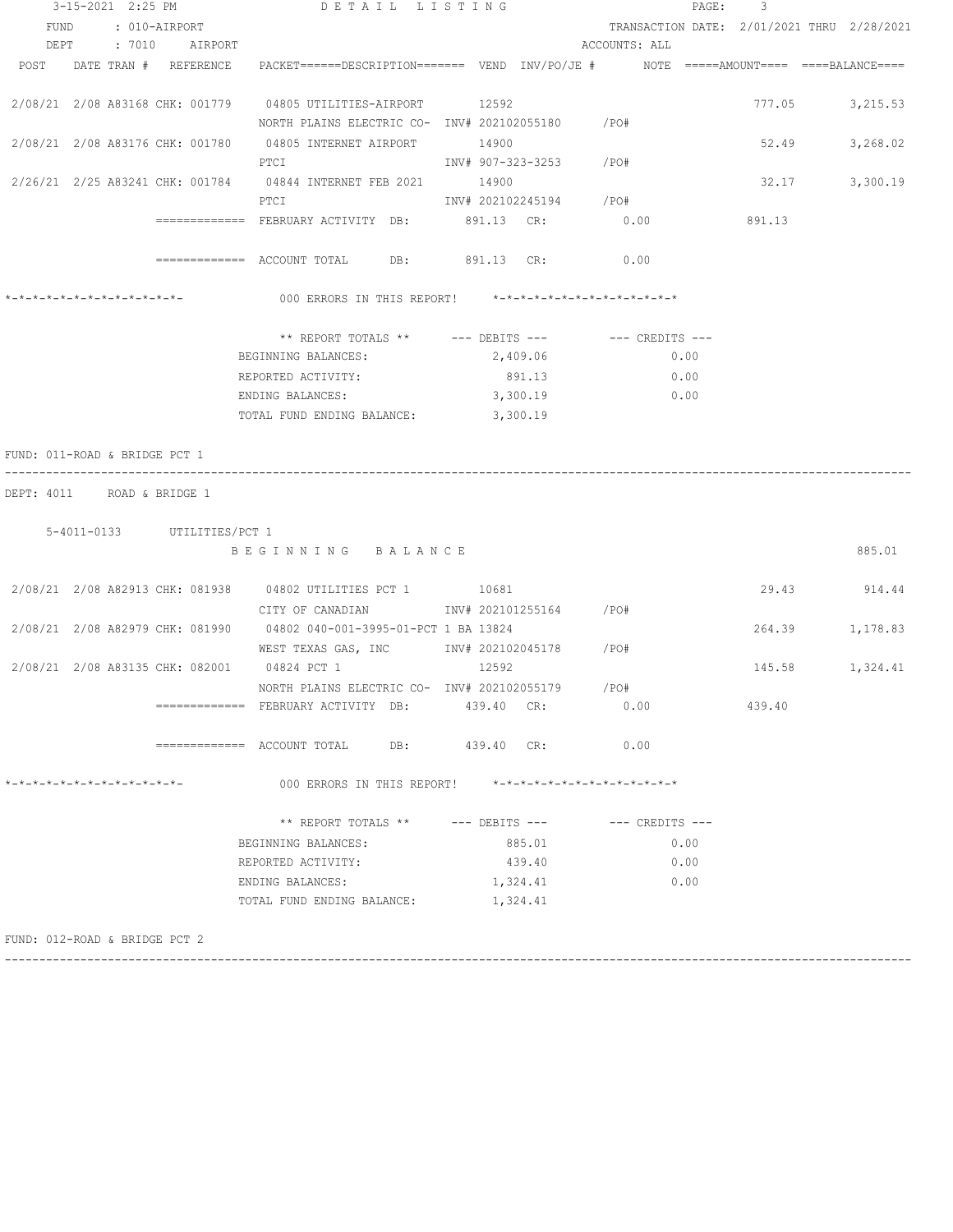|                               | 3-15-2021 2:25 PM |                                 | DETAIL LISTING                                                                             |                    |          |                               |      | PAGE: 4  |                                            |
|-------------------------------|-------------------|---------------------------------|--------------------------------------------------------------------------------------------|--------------------|----------|-------------------------------|------|----------|--------------------------------------------|
| FUND                          |                   | : 012-ROAD & BRIDGE PCT 2       |                                                                                            |                    |          |                               |      |          | TRANSACTION DATE: 2/01/2021 THRU 2/28/2021 |
|                               |                   | DEPT : 4012 ROAD & BRIDGE 2     |                                                                                            |                    |          | ACCOUNTS: ALL                 |      |          |                                            |
|                               |                   | POST DATE TRAN # REFERENCE      | PACKET======DESCRIPTION======== VEND INV/PO/JE #     NOTE =====AMOUNT====  ====BALANCE==== |                    |          |                               |      |          |                                            |
|                               |                   | DEPT: 4012 ROAD & BRIDGE 2      |                                                                                            |                    |          |                               |      |          |                                            |
|                               |                   | 5-4012-0133 UTILITIES/PCT 2     |                                                                                            |                    |          |                               |      |          |                                            |
|                               |                   |                                 | BEGINNING BALANCE                                                                          |                    |          |                               |      |          | 871.21                                     |
|                               |                   |                                 | 2/08/21 2/08 A82892 CHK: 081932 04802 UTILITIES PCT 2 10527                                |                    |          |                               |      | 900.00   | 1,771.21                                   |
|                               |                   |                                 | CANADIAN OIL & GAS CO., L INV# 35860                                                       |                    |          | $/$ PO#                       |      |          |                                            |
|                               |                   |                                 | 2/08/21 2/08 A83135 CHK: 082001 04824 PCT 2                                                | 12592              |          |                               |      |          | 208.15<br>1,979.36                         |
|                               |                   |                                 | NORTH PLAINS ELECTRIC CO- INV# 202102055179 / PO#                                          |                    |          |                               |      |          |                                            |
|                               |                   |                                 | ============= FEBRUARY ACTIVITY DB: 1,108.15 CR: 0.00 1,108.15                             |                    |          |                               |      |          |                                            |
|                               |                   |                                 | ============ ACCOUNT TOTAL DB: 1,108.15 CR: 0.00                                           |                    |          |                               |      |          |                                            |
|                               |                   | *_*_*_*_*_*_*_*_*_*_*_*_*_*_    | 000 ERRORS IN THIS REPORT! $*-*-*-*-*-*-*-*-*-*-*-*-*-*-**$                                |                    |          |                               |      |          |                                            |
|                               |                   |                                 | ** REPORT TOTALS ** --- DEBITS --- -- -- CREDITS ---                                       |                    |          |                               |      |          |                                            |
|                               |                   |                                 | BEGINNING BALANCES:                                                                        |                    | 871.21   |                               | 0.00 |          |                                            |
|                               |                   |                                 | REPORTED ACTIVITY:                                                                         |                    | 1,108.15 |                               | 0.00 |          |                                            |
|                               |                   |                                 | ENDING BALANCES:                                                                           |                    | 1,979.36 |                               | 0.00 |          |                                            |
|                               |                   |                                 | TOTAL FUND ENDING BALANCE:                                                                 |                    | 1,979.36 |                               |      |          |                                            |
| FUND: 013-ROAD & BRIDGE PCT 3 |                   |                                 |                                                                                            |                    |          |                               |      |          |                                            |
|                               | . <u>.</u> .      |                                 |                                                                                            |                    |          |                               |      |          |                                            |
|                               |                   | DEPT: 4013 ROAD & BRIDGE 3      |                                                                                            |                    |          |                               |      |          |                                            |
|                               |                   | 5-4013-0133 UTILITIES/PCT 3     |                                                                                            |                    |          |                               |      |          |                                            |
|                               |                   |                                 | BEGINNING BALANCE                                                                          |                    |          |                               |      |          | 2,566.23                                   |
|                               |                   |                                 | 2/08/21 2/08 A82895 CHK: 081932 04802 UTILITIES PCT 3 10527                                |                    |          |                               |      | 1,077.30 | 3,643.53                                   |
|                               |                   |                                 | CANADIAN OIL & GAS CO., L INV# 36006                                                       |                    |          | /PO#                          |      |          |                                            |
|                               |                   |                                 | 2/08/21 2/08 A83021 CHK: 081975 04802 UTILITIES PCT 3 14777                                |                    |          |                               |      | 111.95   | 3,755.48                                   |
|                               |                   |                                 | RESOUND NETWORKS LLC                                                                       | INV# 227301        |          | /PO#                          |      |          |                                            |
|                               |                   | 2/08/21 2/08 A83135 CHK: 082001 | 04824 PCT 3                                                                                | 12592              |          |                               |      | 243.11   | 3,998.59                                   |
|                               |                   |                                 | NORTH PLAINS ELECTRIC CO- INV# 202102055179 / PO#                                          |                    |          |                               |      |          |                                            |
|                               |                   |                                 |                                                                                            |                    |          | 0.00                          |      | 1,432.36 |                                            |
|                               |                   |                                 | ============= ACCOUNT TOTAL                                                                | DB: 1,432.36 CR:   |          | 0.00                          |      |          |                                            |
| *-*-*-*-*-*-*-*-*-*-*-*-*-*-  |                   |                                 | 000 ERRORS IN THIS REPORT!                                                                 |                    |          | *-*-*-*-*-*-*-*-*-*-*-*-*-*-* |      |          |                                            |
|                               |                   |                                 | ** REPORT TOTALS **                                                                        | $---$ DEBITS $---$ |          | $---$ CREDITS $---$           |      |          |                                            |
|                               |                   |                                 | BEGINNING BALANCES:                                                                        |                    | 2,566.23 |                               | 0.00 |          |                                            |
|                               |                   |                                 | REPORTED ACTIVITY:                                                                         |                    | 1,432.36 |                               | 0.00 |          |                                            |
|                               |                   |                                 | ENDING BALANCES:                                                                           |                    | 3,998.59 |                               | 0.00 |          |                                            |
|                               |                   |                                 |                                                                                            |                    |          |                               |      |          |                                            |

TOTAL FUND ENDING BALANCE: 3,998.59